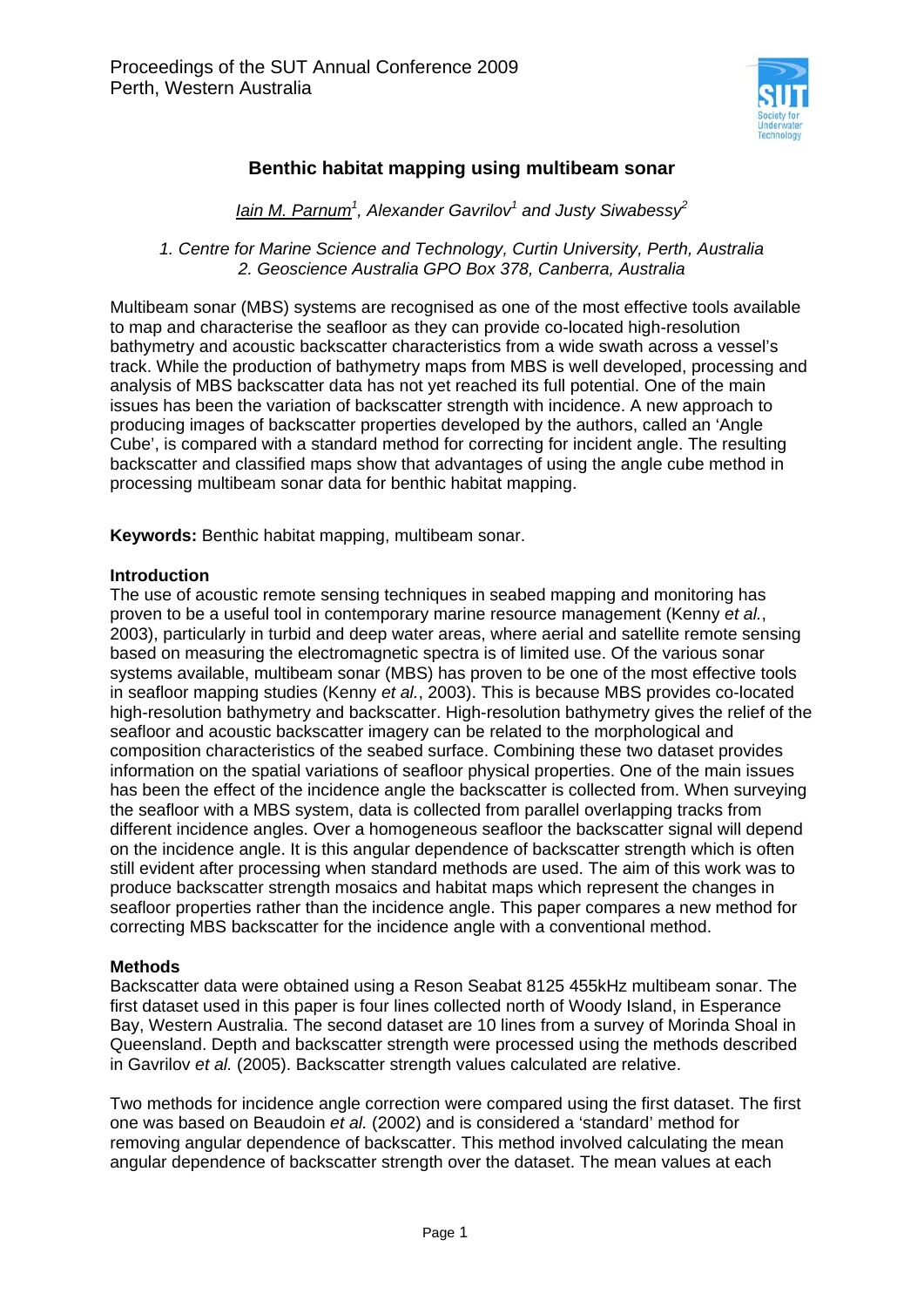

angle were then removed from the data collected with each sonar ping. The mean value at 30 degrees (over all of the data) was added to all data to make it more readily comparable to the second method. In the second method, referred to as the 'Angle Cube' method (Parnum *et al.*, 2007), backscatter strength data from the survey area was represented as a function of 3 dimensions: spatial coordinates X and Y, and the incidence angle, which produced a 3 dimensional sparse array of data. Then data in each angle layer were interpolated into each node of the X-Y spatial grid, producing a 3-dimensional matrix, or an Angle Cube. Of the commonly used interpolation techniques, kriging (Burroughs & McDonnell 1998) was found to give satisfactory results, as the predicted values did not reveal any unrealistic values. Then the angle-average backscatter strength was calculated. After incidence angle correction the Woody Island corrected backscatter data were classified using a '*k*-means' algorithm (Tso and Mather, 2001) with the number of classes set to 3 to correspond to the rock, rhodolith and sand seafloor classes observed.

# **Results**

Figure 1 shows the initial results: bathymetry (a) and backscatter strength not corrected for incidence angle (b). The backscatter image shows the spatial distribution of the seafloor habitats (sand, rhodolith and rock) not observed in the bathymetry alone. However, the influence of the incidence angle is apparent in the backscatter image shown in Figure 1(b), particularly where data was collected directly under the vessel (sometimes referred to as nadir striping). Although removing the mean angular trend improves from the initial results (Figure 1(c)), it is inadequate at correcting for all incidence angle effects. This is evident in the resulting classification (Figure 1(e)). The 'Angle Cube' method used to produce the angle-averaged backscatter strength (Figure 1d) not only removed the effect of the incidence angle, it also improved classification accuracy as shown by Figure 1(f).

The angle cube method was tested on a larger dataset from Morinda Shoal, Queensland. Figure 2 shows the angle-averaged backscatter as calculated from the Angle Cube method draped over the bathymetry. An underwater video recording was made close along the central line of the surveyed area. Some example screen shots are shown in Figure 2. In the deeper southernmost area, the seafloor is sandy and covered by relatively short tropical seagrass of variable density. The spatial variation of seagrass density can be recognised by change in the backscatter level over this flat area. A very distinct boundary between two different habitats is seen closer to the foot of the coral reef. The video recording showed that the seafloor at the reef foot consisted of coral debris covered by a thin mat of dense algae. It appeared that acoustic backscattering from the coral rubble was noticeably stronger than that from seagrass in the southern part. Acoustic backscattering from the seafloor over the top of the coral reef is also strong, but much more variable due to large-scale roughness of the reef surface. Further to the north, where the reef flat starts to deteriorate, backscattering from the seafloor is somewhat weaker. Overall, the coarse changes in habitat type (seagrass, sand and coral) were identified by a combination of the bathymetry and backscatter collected by the MBS.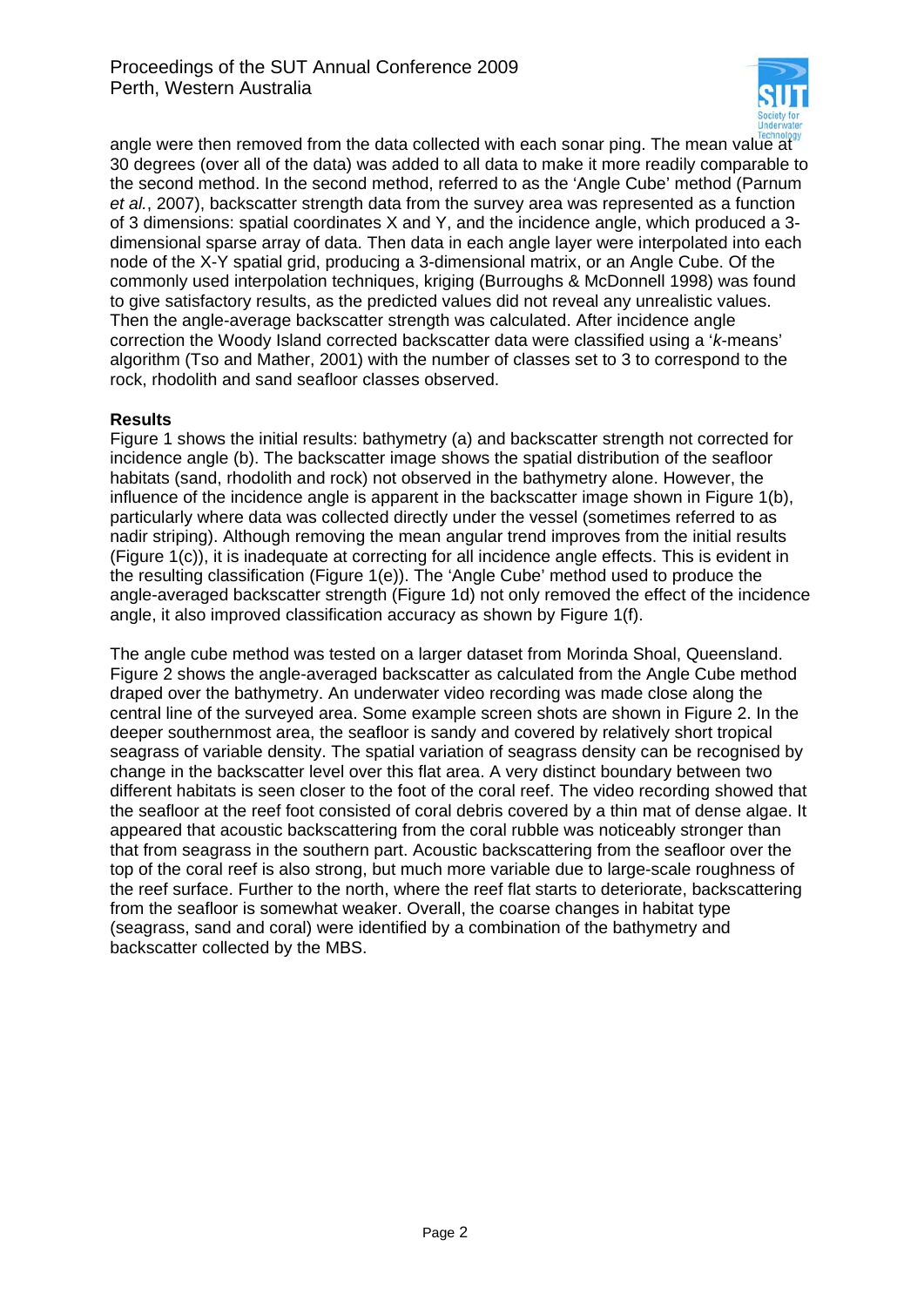



**Figure 1:** Results from part of a multibeam sonar survey in Esperance Bay (WA): (a) bathymetry, (b) backscatter strength (dB) not corrected for incident angle, (c) backscatter corrected using a standard method, (d) backscatter strength using the Angle Cube method, (e) resulting classification from (c), (f) resulting classification based on (d).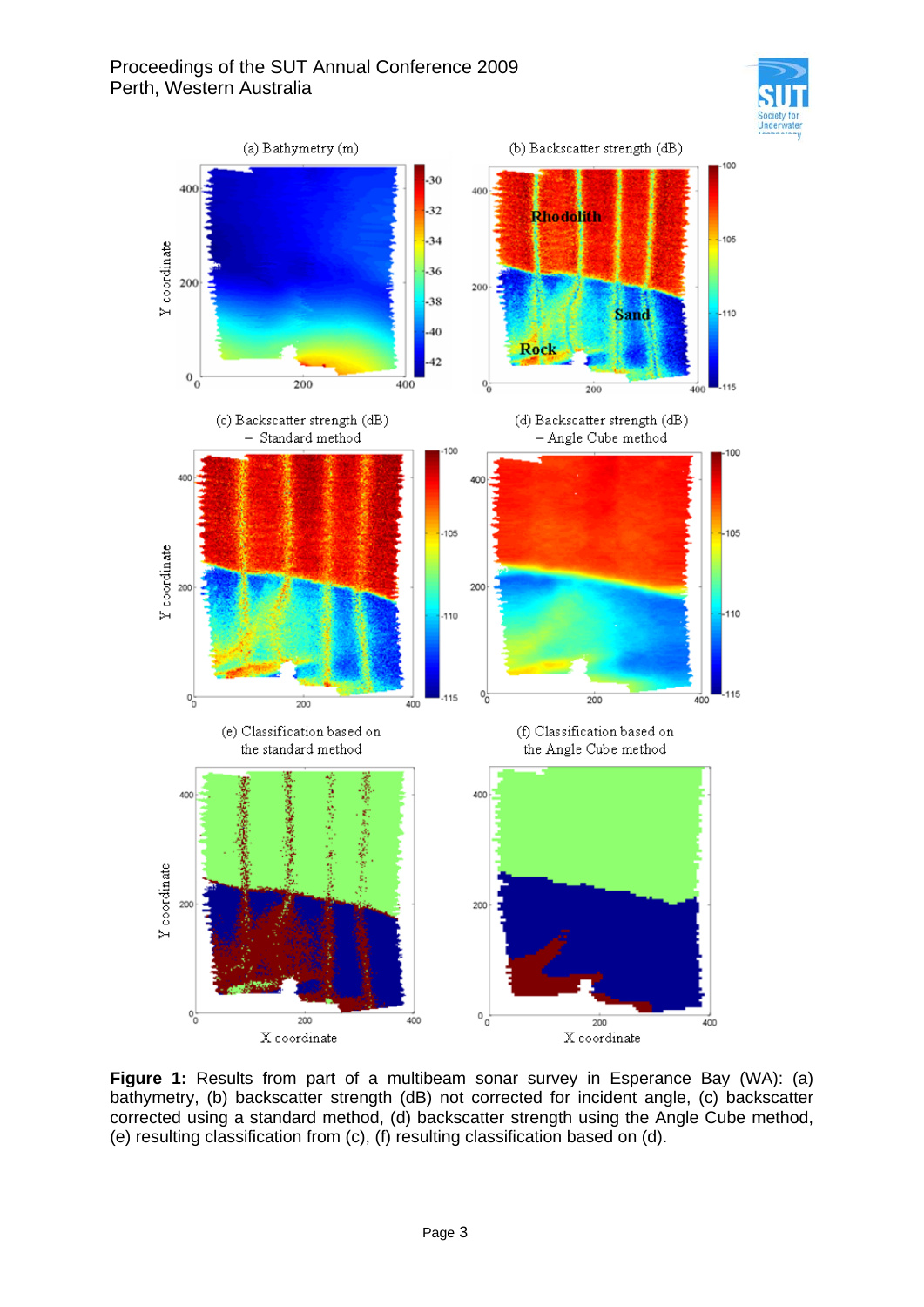



**Figure 3:** Backscatter strength drapped over bathymetry (1m grid size) from Morinda Shoal, Queensland. Example screen shots from the towed underwater video.

# **Conclusions**

MBS backscatter can identify changes in seafloor habitat type, but can also be dependent on incidence angle. The standard method to correct this is to remove the mean angular trend, but this has been shown here to be inadequate. Ideally data from each point in the grid would have been sampled within a range of incidence angles, but this is logistically uneconomical. However, using spatial interpolation, the angular dependence of backscatter can be approximately reconstructed at each point of the grid, which can then be visualised as an angular cube and used for seafloor segmentation. This is the principle behind the Angle Cube method used in this paper. Ultimately, this study demonstrated that the combination of high-resolution bathymetry and backscatter strength data, as collected by MBS, is an efficient and cost-effective tool for benthic habitat mapping in costal zones.

# **Acknowledgments**

The authors would like to thank the CRC for Coastal Zone, Estuary and Waterway management for providing funding; the Centre for Marine Science and Technology for providing logistical support; and Dr Thomas Stieglitz for helping with the collection of data from Morinda Shoal.

# **References**